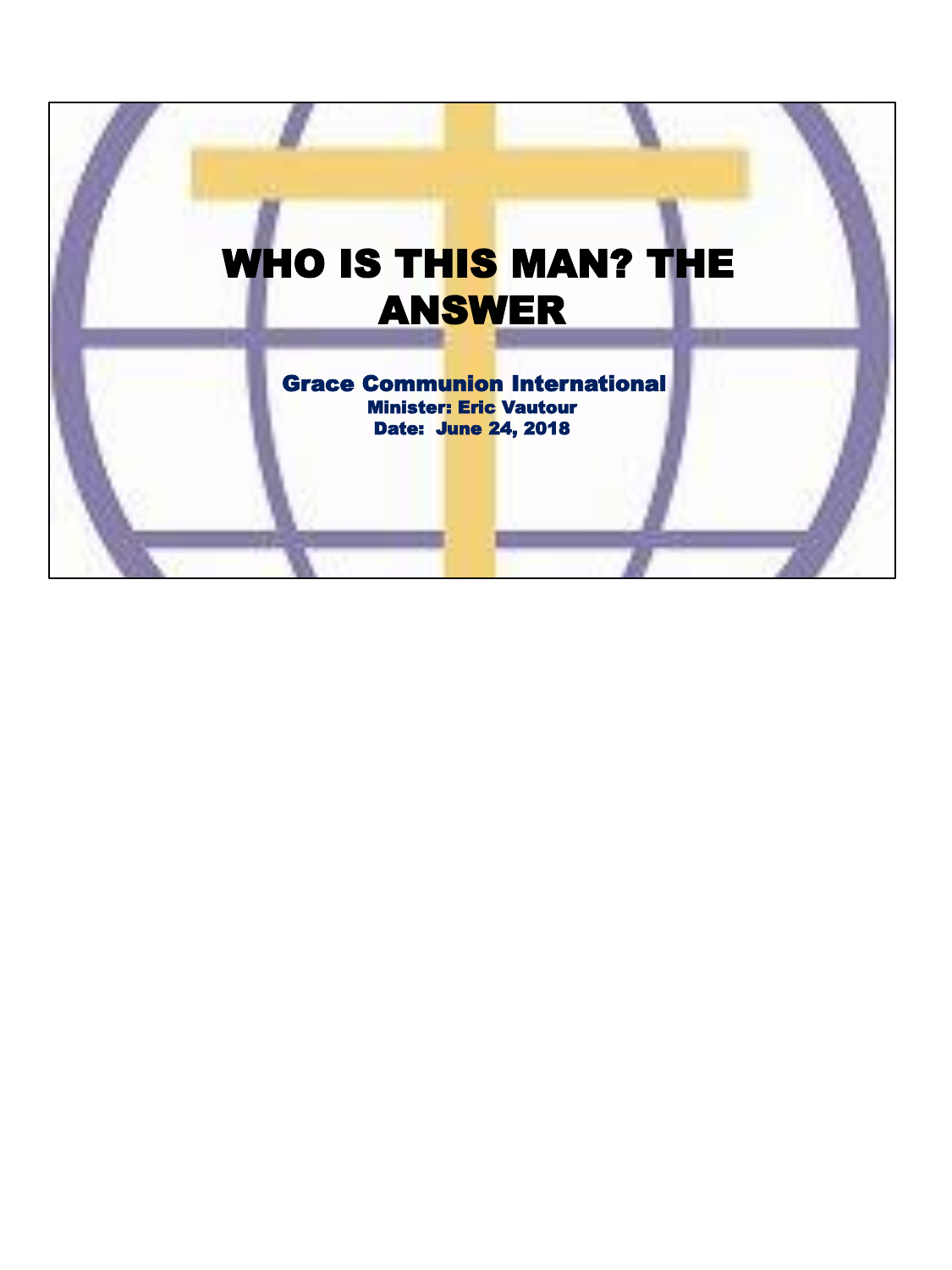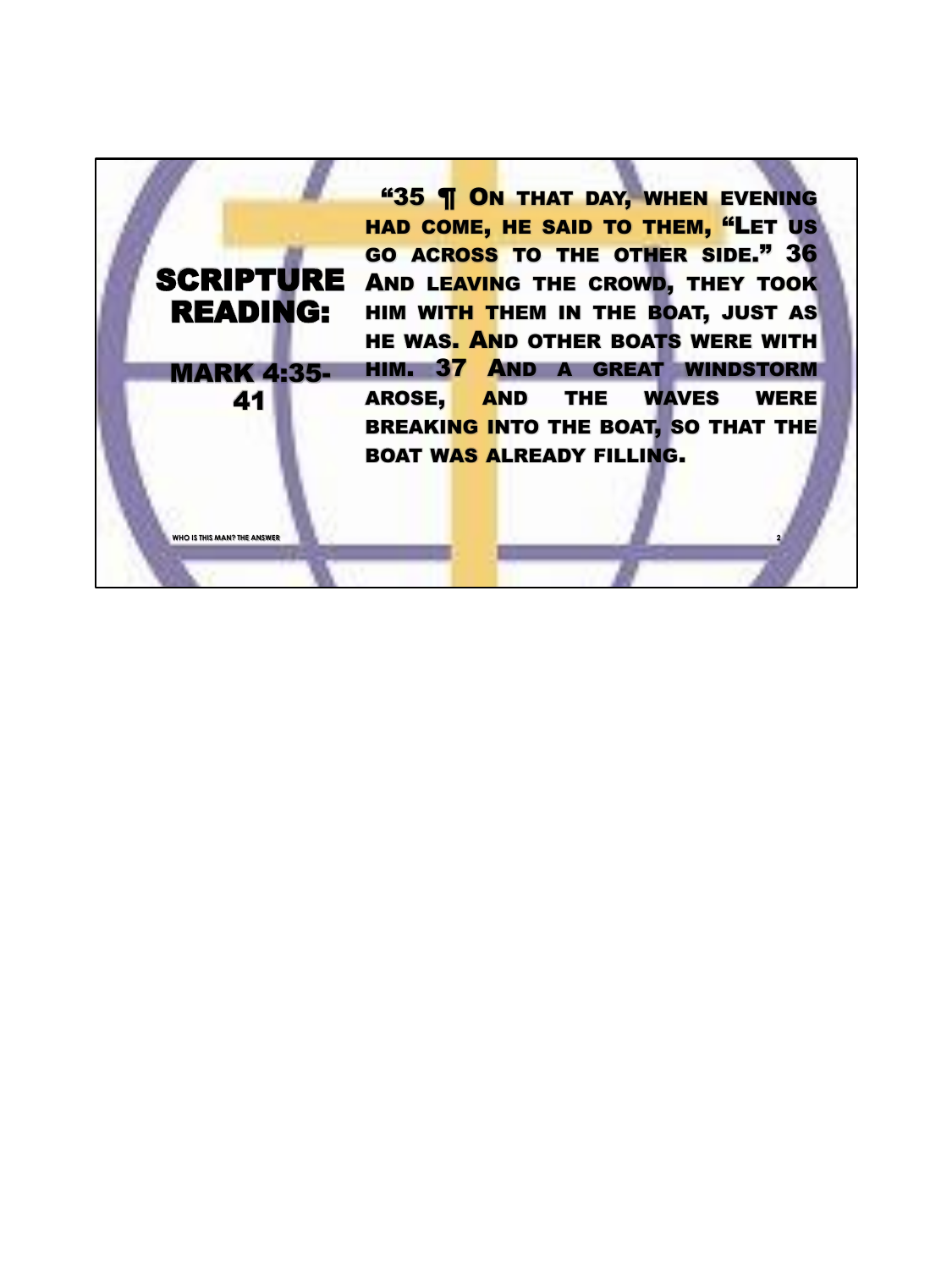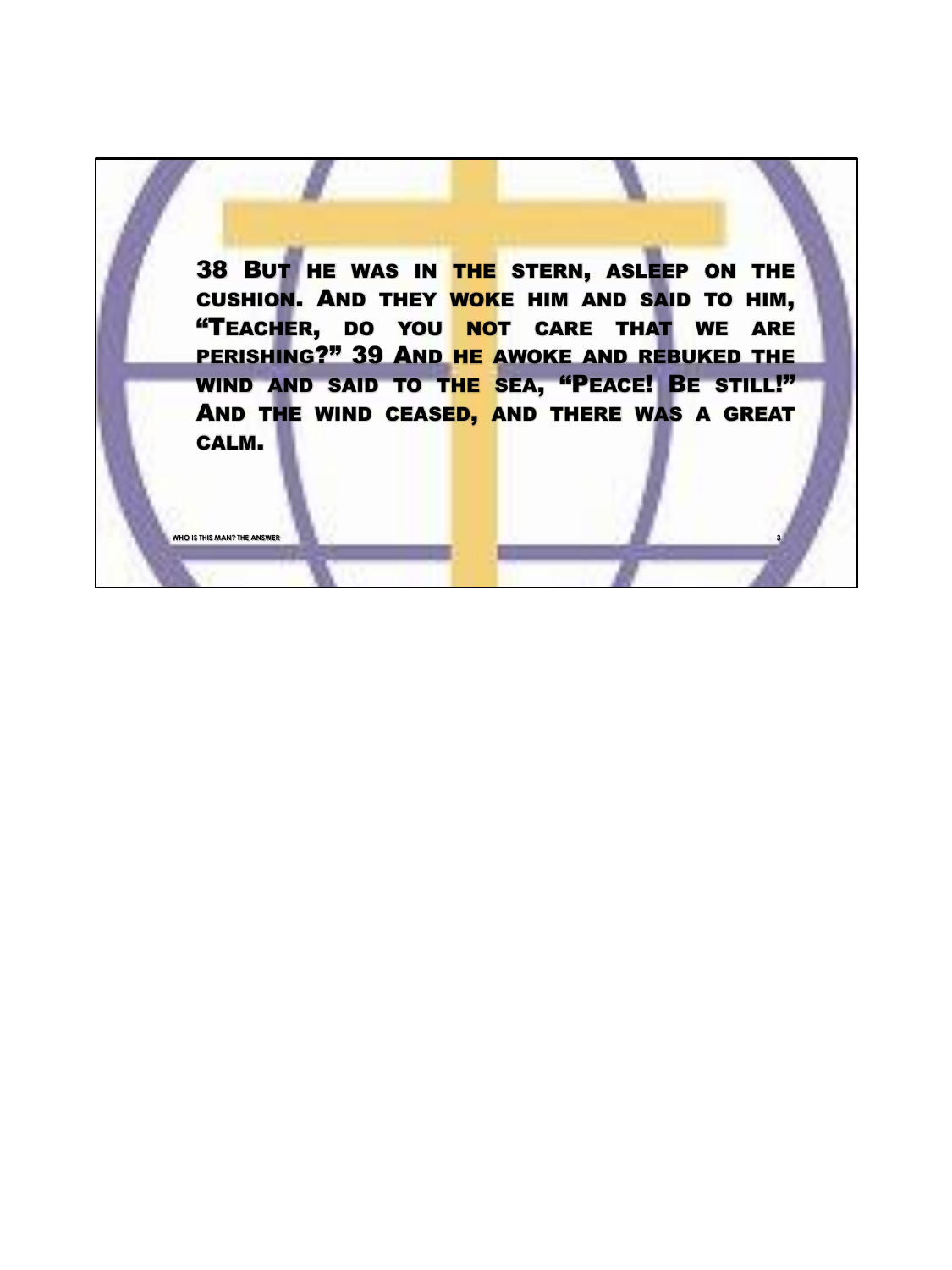40 He said to them, "Why are you so afraid? Have you still no faith?" 41 And they were filled with great fear and said to one another, "Who then is this, that even wind and sea obey him?"" (Mr 4:35- 41 ESV)

**WHO IS THIS MAN? THE ANSWER** 

**4**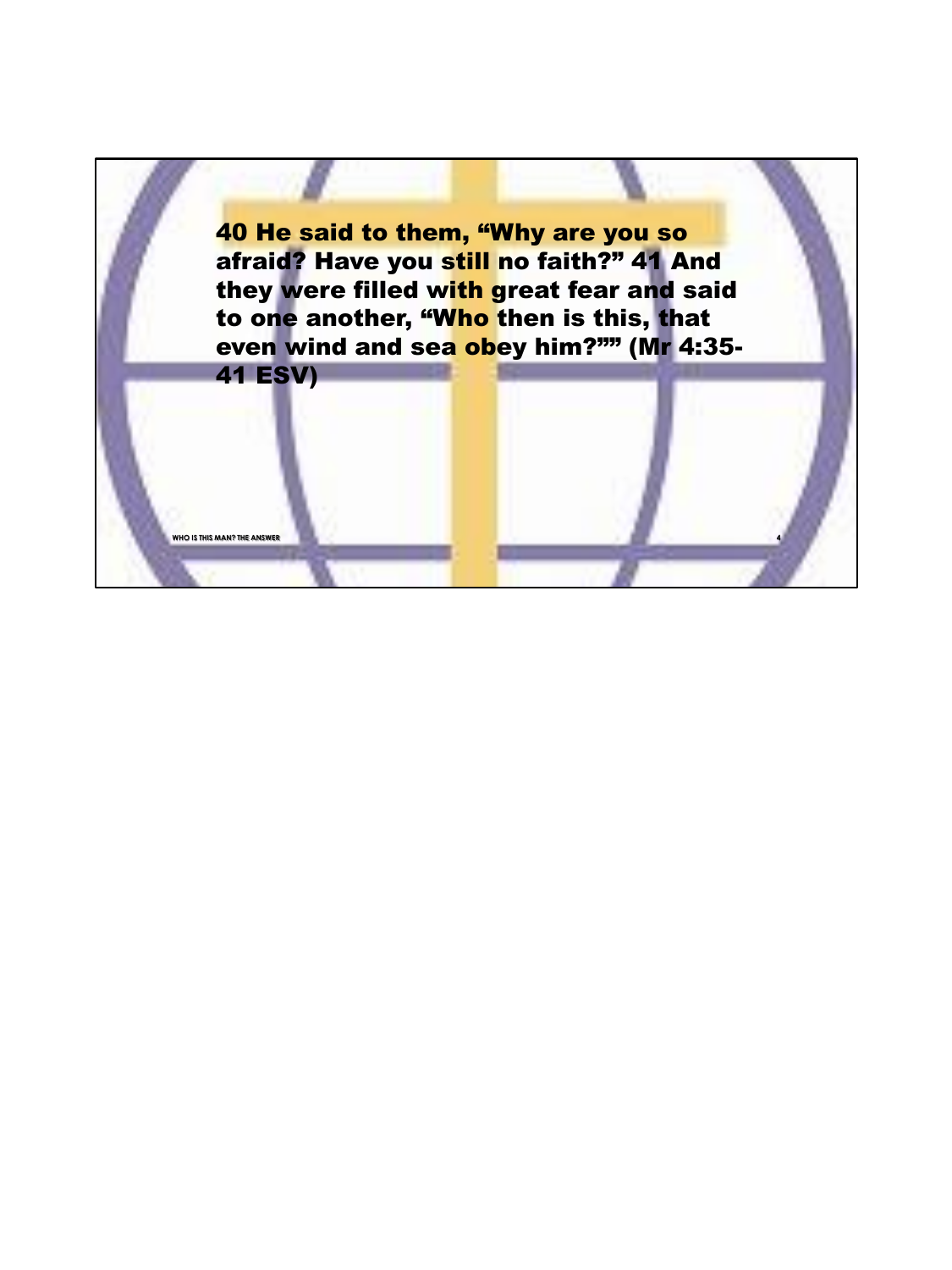

During this sermon, we are going to consider the importance of always fixing our eyes on Jesus.

Let's look at the context of this passage of Scripture.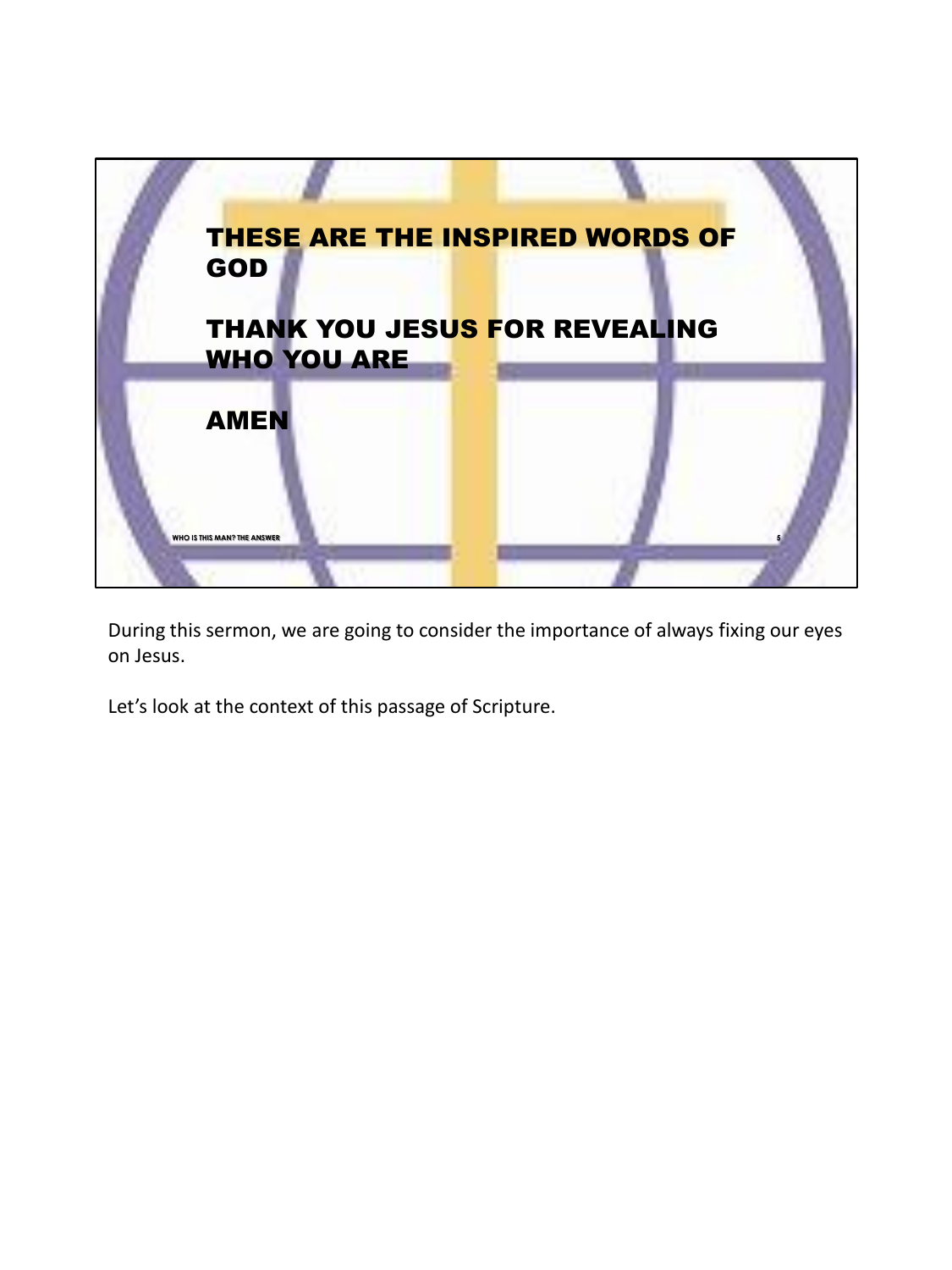

*The Sea of Galilee is 696 feet (212 m) below sea level, resulting in violent downdrafts and sudden storms.*

*Galilean Fishing Boat: this illustration shows the type of boat that Jesus and his disciples probably used, based on the remains of an approximately 2000-year-old fishing boat found on the north-western shore of the Sea of Galilee. It could hold 15 men, and was 26.5 feet long and 7.5 feet wide and 4.5 feet high (8.1 x 2.3 x 4.1 m) ("Taken from the ESV® Study Bible [The Holy Bible, English Standard Version®], copyright ©2008 by Crossway, a publishing ministry of Good News Publishers. Used by permission. All rights reserved.")*

Parallel Scriptures: Matthew 8:23–27; Luke 8:22–25)

When Jesus calmed the storm, the disciples asked a very important question, **"Who then is this, that even the wind and the sea obey him?**

As God's people, we are not going on the Sea of Galilee to face physical storms. However, we face other kinds of storms. We can learn from this passage of Scriptures and apply the principle to our lives.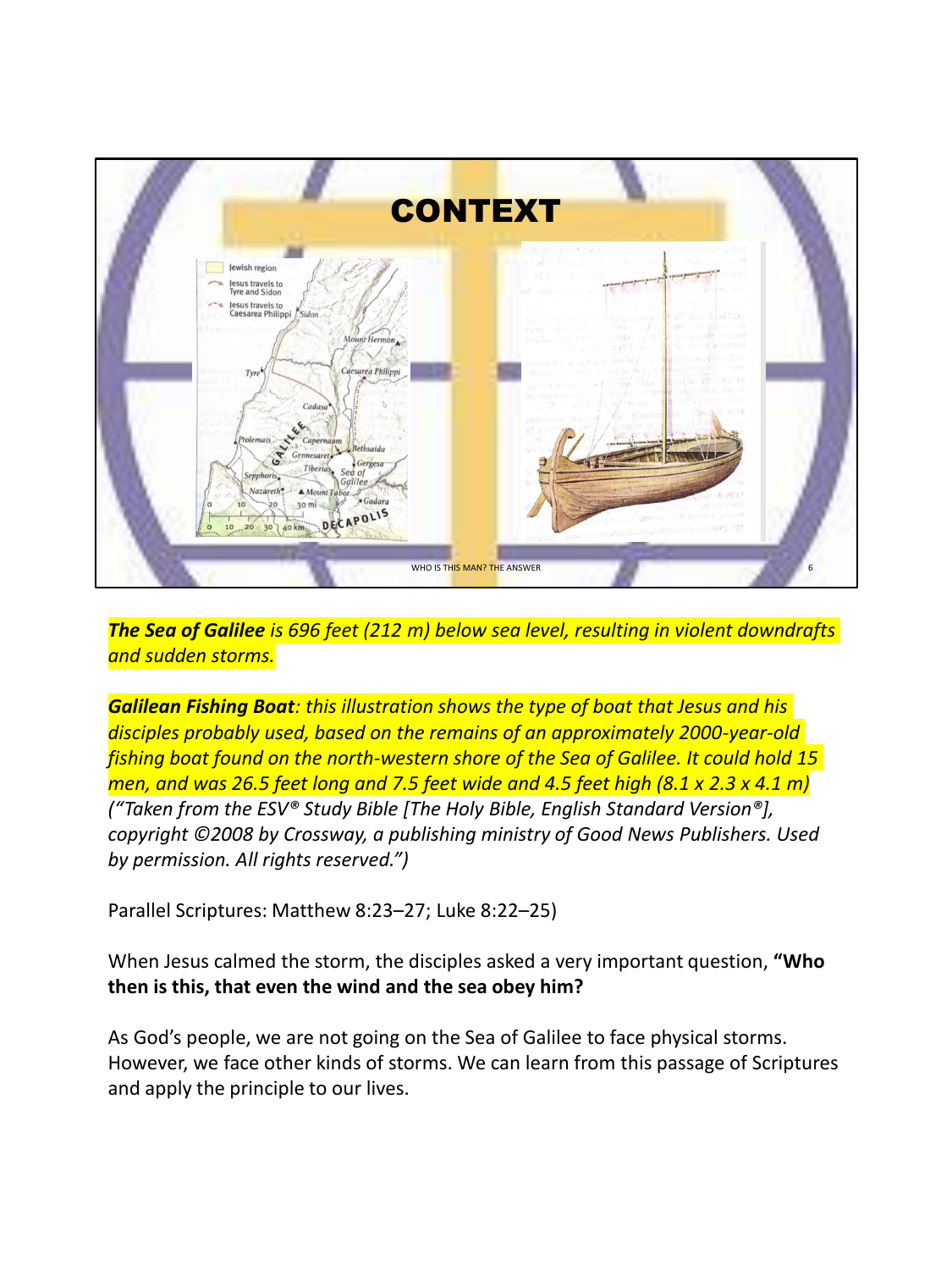We can face all kinds of storms in this life.

1 – **There Are Societal Storms**. This past week, I was listening to the news. The morning hosts interviewed a teacher from one of the local schools in our area. This was the first year this teacher taught. He was interviewed about his experience during his first year as a teacher. He spoke about a number of subjects describing his experience. One that I found rather sad was that he taught his students about mindfulness which he grounded in eastern religion. Mindfulness is a fancy word to say that we are to be in the moment. The origin of this thinking comes from Hinduism and Buddhism—Buddhism especially. This teacher was very open about the fact that he was relating mindfulness to Buddhism. He talked about the fact of how some of his students were helped. He spoke about his gratefulness about a student who brought him a statue of Buddha as a token of his appreciation. He also spoke of the fact that this school where he was teaching that the principal was planning on introducing this philosophy in all the school. The radio hosts praised this well-spoken teacher and expressed their enthusiasm for this new direction.

As I was listening to this, I was thinking of the fact that if he had talked about Jesus being the true answer about life and would have spoken of his life changing teachings that he would not have been tolerated.

Western society is gradually rejecting Christianity and Jesus to replace it with eastern religions. How sad. These kinds of philosophies are also infiltrating the minds of Christians as being an alternative to cope with life struggles and challenges.

Buddhism was founded around 400–500 B.C.E. by Siddhartha Gautama, who was referred to as the Buddha from then on. Buddha is simply a man who has died. He is unable to change anyone's heart or to give life beyond this life.

How are we Christians to react to these trends?

### 2- **Trinity Western University**: June 15, 2018

'A B.C.-based evangelical Christian university has lost its legal battle over accreditation for a planned new law school, with a Supreme Court of Canada ruling today saying it's "proportionate and reasonable" to limit religious rights in order to ensure open access for LGBT students.

In a pair of 7-2 rulings, the majority of justices found the law societies of British Columbia and Ontario have the power to refuse accreditation based on Trinity Western University's so-called community covenant….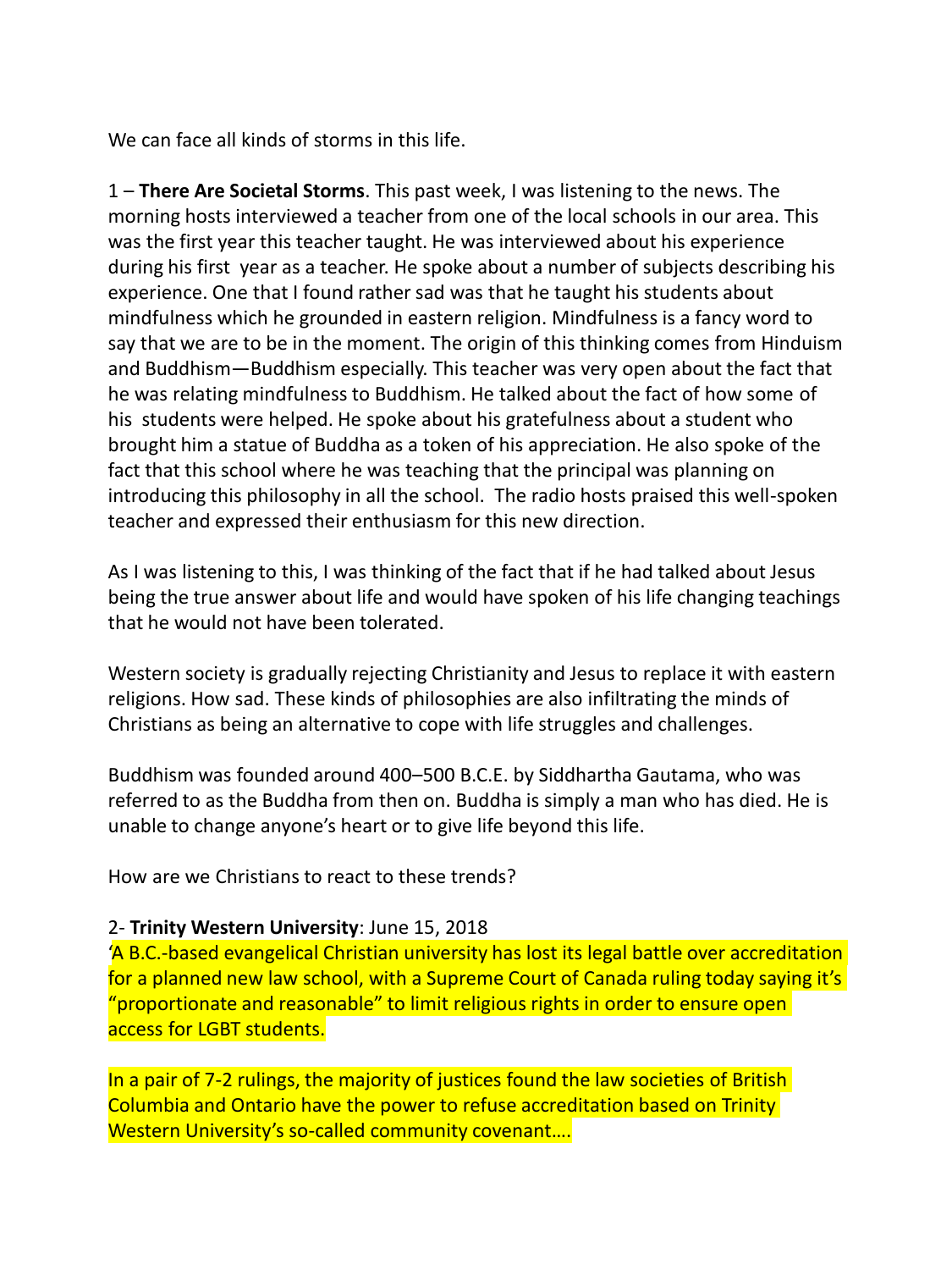The mandatory covenant binds students to a strict code of conduct that includes abstinence from sex outside of heterosexual marriage. The majority judgment said the covenant would deter LGBT students from attending the proposed law school, and those who did attend would be at risk of significant harm.' (From http://www.cbc.ca/news/politics/trinity-western-supreme-courtdecision-1.4707240)

Christianity it's certainly not popular. Again, how are we Christians to react to these trends?

# 3- **Personal Crisis and Challenges:**

We also face many personal challenges in our lives whether it be with health, finances, family relationships, work related relationships and many others. Some of the most difficult challenges we have is our ourselves. Paul spoke of how coveting, desiring what is not good in God's eyes can be such a big challenge. **"7 ¶ What then shall we say? That the law is sin? By no means! Yet if it had not been for the law, I would not have known sin. I would not have known what it is to covet if the law had not said, "You shall not covet." 8 But sin, seizing an opportunity through the commandment, produced in me all kinds of covetousness. Apart from the law, sin lies dead." (Ro 7:7-8 ESV).** Coveting or desiring what is not good, what is sinful in God's eyes can be a very big struggle. Coveting can range from wrong sexual desires which come to the mind as temptations. Or it may be other temptations such as the desire to be powerful, the desire to hate rather than to forgive, etc… These struggles can be very big and large.

What do we do with those. They are storms in our personal life that maybe only God and ourselves know about.

### 4- **The Education of Our Children and Grandchildren:**

Of course, parents have the primary responsibility of teaching their children. As grandparents, as much as we are permitted, how can we guide our grandchildren to look to Jesus Christ rather than this world's philosophies for final answers.

### 5- **Personal Hurts and Disappointments**

There are times where we have been deeply hurt by people close to us or by others which have had profound impact on us. Forgiveness can be a challenge.

Where do we look or where do we turn when facing such real situation in our lives?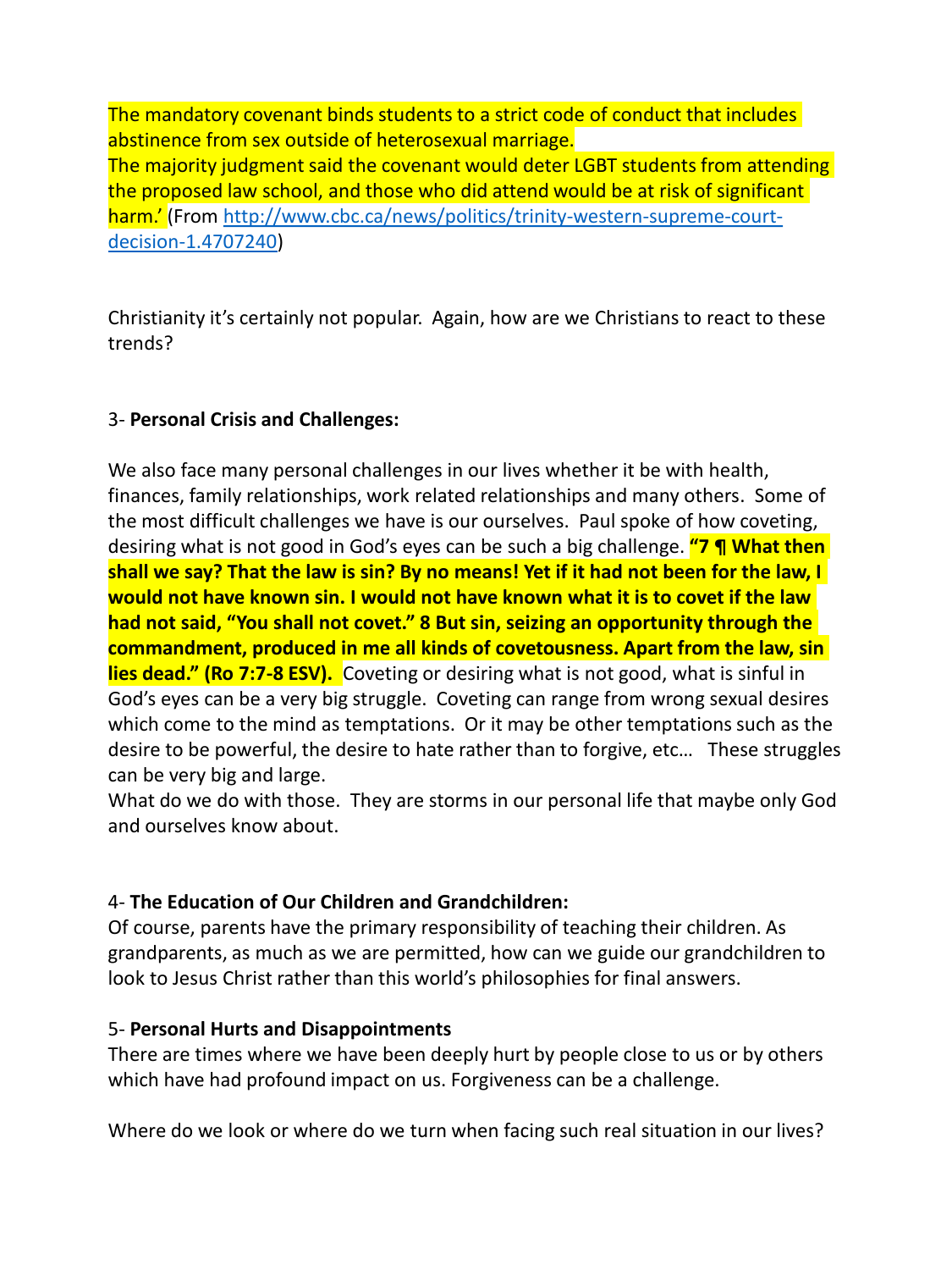# **6- Religious Confusion:**

How do we navigate the religious confusion that exist in our world even in Christianity. These can cause real storms in our lives.

The list could go on.

How are we Christians to react to these trends?

The Bible gives us very clear instructions. (Next slide)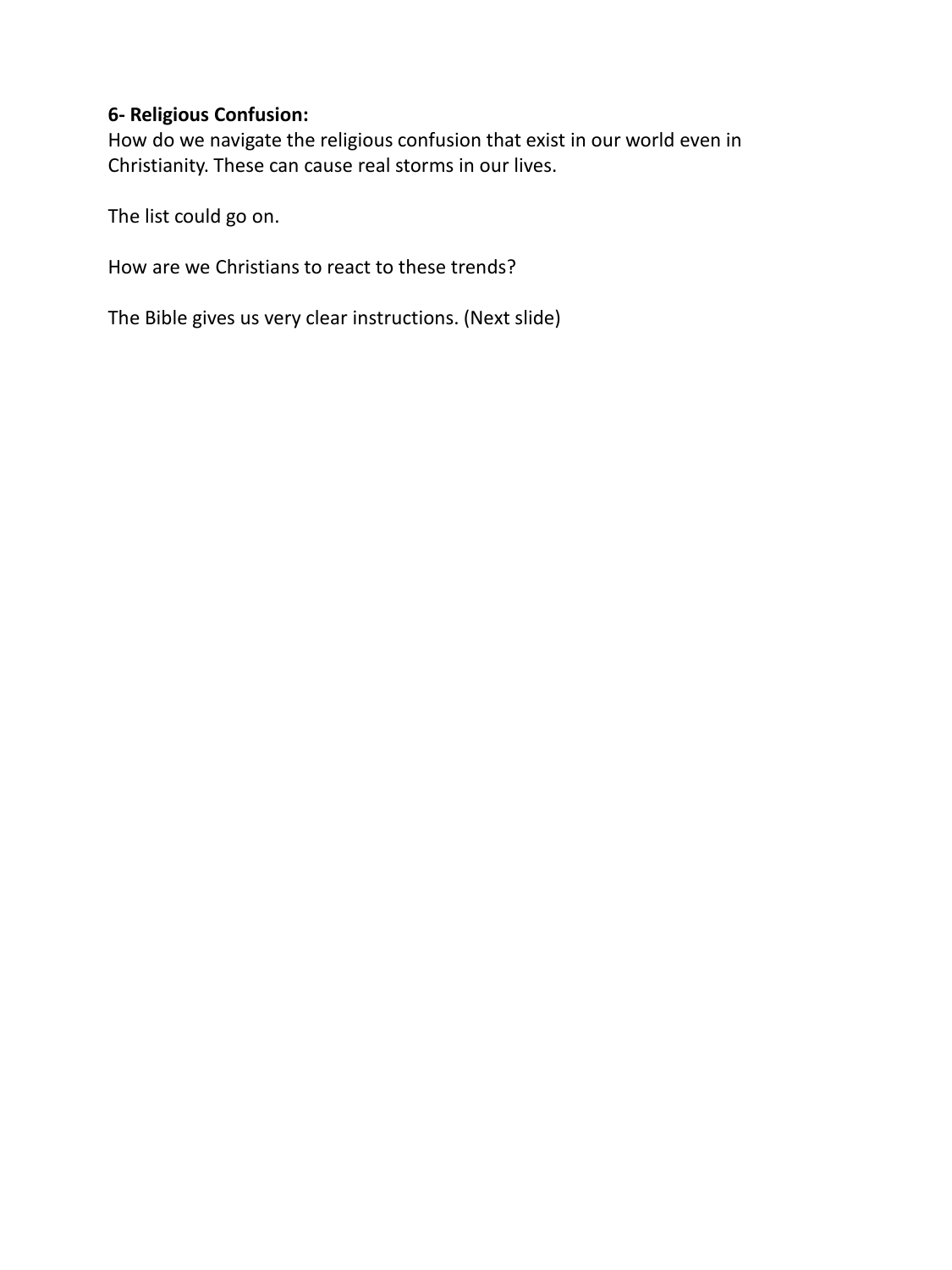

As I was thinking about these various challenges that we face in our modern society, while in prayer, it came to me that things were not so good when Jesus became incarnate in our flesh and lived the perfect human life for all of us and then died on the cross to conquer the forces of darkness, sin and death. He lived and died, completely empowered by the Holy Spirit always perfectly doing the Father's will without ever sinning.

When he came to the earth, power politics was involved. There was a lot of dissatisfaction with the government that the time. The Jews were looking for the day when the Romans would not longer be in power. They were waiting for a Saviour. When he came, they did not recognized him. In their blindness, the Jews and the Romans killed Jesus. Waiting involved suffering.

Government was oppressive. Herod tried to have Jesus killed as a child.

Religious confusion, oppression and corruption were rampant. People honoured God with their lips but their hearts were far from him**. They worship God in vain teaching as doctrines the commandments of men** (paraphrase of Matthew 15:8 – 9)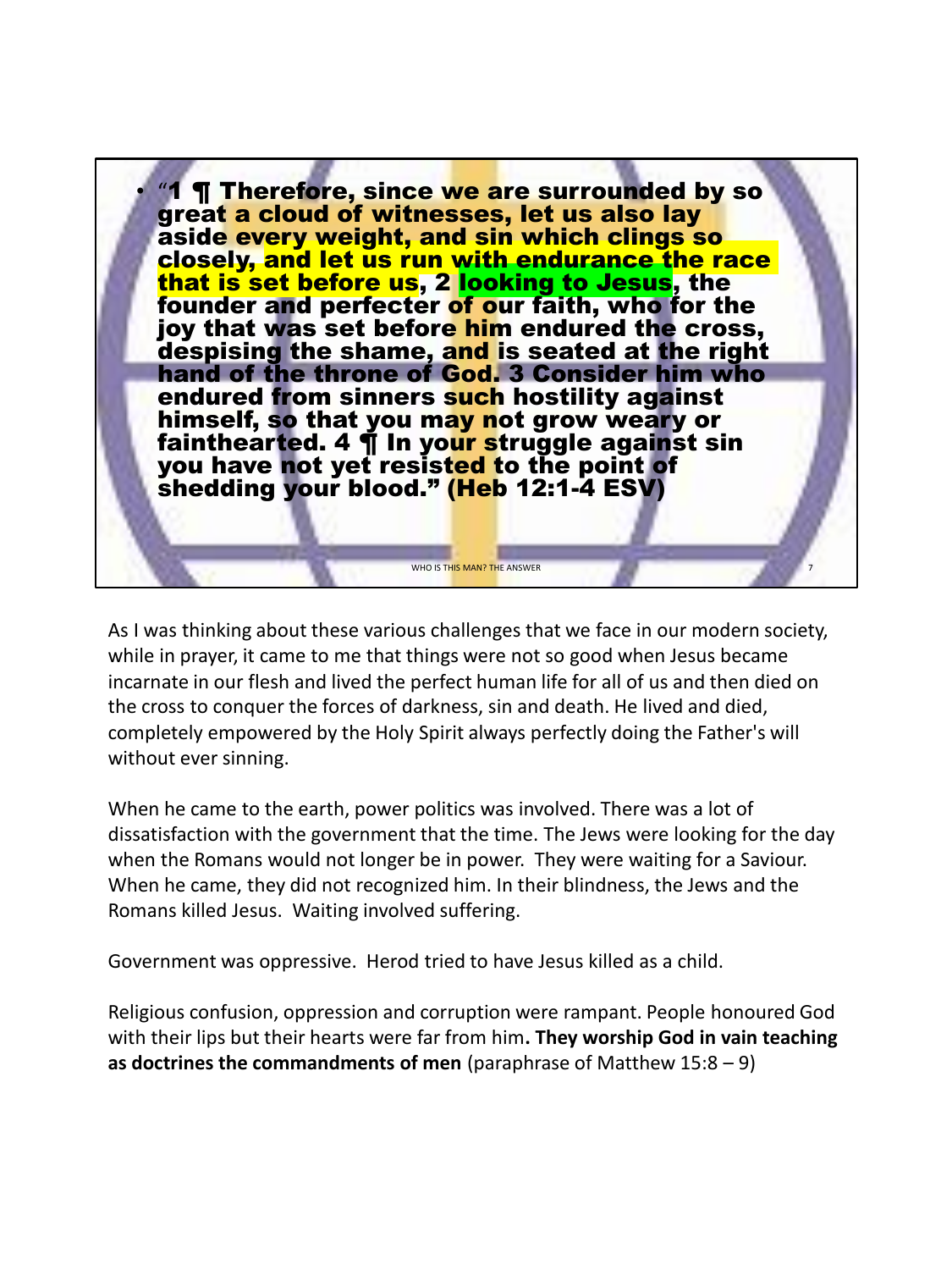The Army was corrupt as John the Baptists taught t soldiers to be satisfied with their wages.

There was confusion about family values, about marriage and divorce, as we read in the Gospels.

The human heart was corrupt. Jesus said that what came out of the mouth proceeded from the heart. This defiled a person. **Out of the heart came evil thoughts, murder, adultery, sexual immorality, theft, false witness and slander**  (Matthew 15).

What did Jesus do in the face of such dire circumstances. (next slide)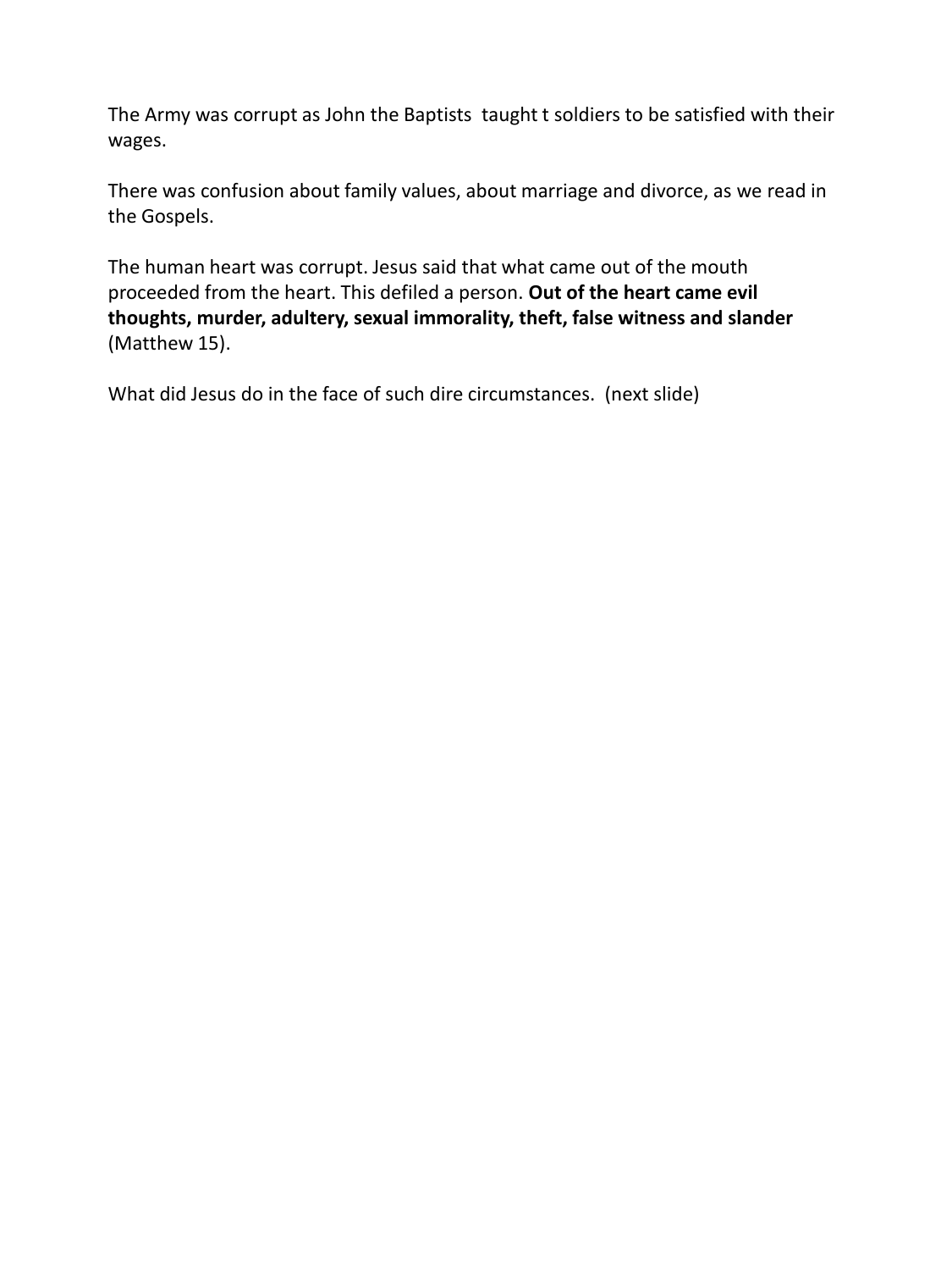

In this very difficult situation, Jesus, consistent with the fact that he was sent by God the Father to save the world and not to condemn the world but to save everyone who would believe on him, his focus was not on the mess people were in but rather, he pointed them to the kingdom of God. He taught them to believe and to repent. Repenting simply means a change of mind, change of focus, a change of priority, in other words, he taught them to turn to God and to look to the fullness of the kingdom of God. In doing so, he became very controversial as he identified himself as being the Son of God. They killed him as a result.

**On the day of Pentecost**, during Peter's inspired sermon to the people who had come to worship in Jerusalem, he pointed them to Jesus. He told him in Acts 2:36, **"Let all the house of Israel therefore know for certain that God has made him both Lord and Christ, this Jesus whom you crucified".**

As he was preaching, people were touched to the heart and asked Peter and the rest of the apostles, **"Brothers, what shall we do?"**

The apostle Peter went on to say that they were to, *"Repent and be baptized every one of you in the name of Jesus Christ for the forgiveness of your sins and you will*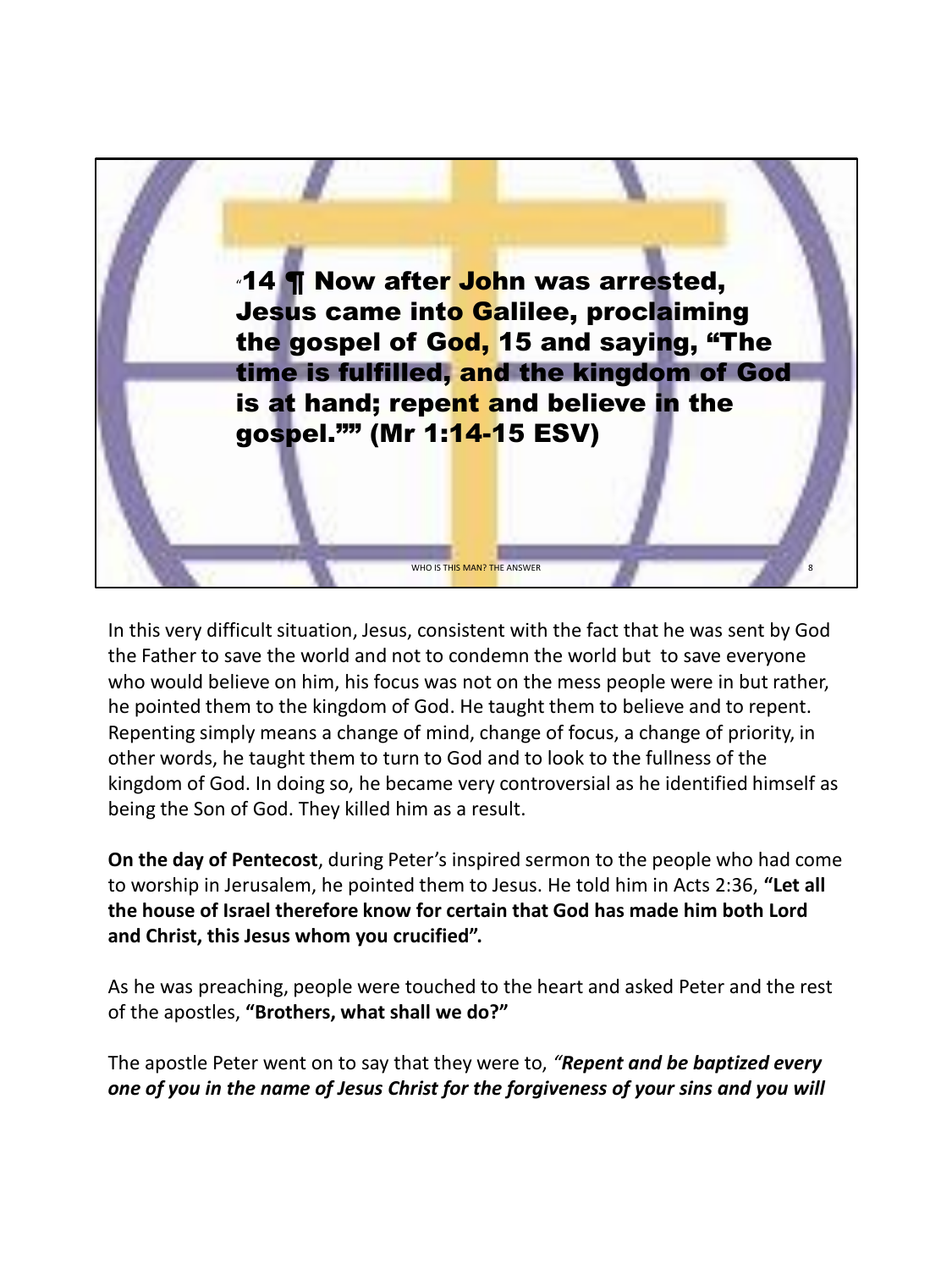*receive the gift of the Holy Spirit. For the promise is for you and for your children and for all who are afar off, everyone whom the Lord our God calls to himself". I*n other words, Peter pointed them not to political solutions or to any other solutions but to the real solution which is turning to God in belief and repentance to be given a brand-new life, a brand-new heart, to become new creations.

**In Corinth,** the apostle Paul preached what is most important. He pointed people to Christ. He did not go and attack the Gentiles or the Jews.

**"20 Where is the one who is wise? Where is the scribe? Where is the debater of this age? Has not God made foolish the wisdom of the world? 21 For since, in the wisdom of God, the world did not know God through wisdom, it pleased God through the folly of what we preach to save those who believe. 22 For Jews demand signs and Greeks seek wisdom, 23 but we preach Christ crucified, a stumbling block to Jews and folly to Gentiles, 24 but to those who are called, both Jews and Greeks, Christ the power of God and the wisdom of God." (1Co 1:20–24 ESV)**

Now Corinth, at the time Paul wrote these letters from Ephesus between 53 and 55 A.D., was a very degenerate city. There was a great temple dedicated to Athena or Apollo. There were many other deities.

There was an important sanctuary to the god of healing (Asklepios).

There was Emperor worship.

There was a temple to Aphrodite where temple prostitutes, both male and female, abounded. Wanton, deliberate, willful sexuality outside of marriage was common in that port city. The Corinthians had all the sins of modern times. Nothing has changed much. God called people to himself who had been idolaters, people who practiced all kinds of sexual sins and aberrations outside the marital relationship. There were also thieves, greedy people, drunkards, revilers and swindlers. These were the people who form the background of the church in Corinth. As Paul preached the good news of the gospel, good news about the kingdom of God, the loving sacrifice of Jesus Christ for them, many repented. They were granted a new life in Christ and began to live in the obedience of faith.

As we face the challenges in our society and in our personal life, we must remember that the answer to all problems we now face as a human race will be solved as God establishes the fullness of his kingdom on the earth.

Whether the problems we face are societal, religious, personal or otherwise, the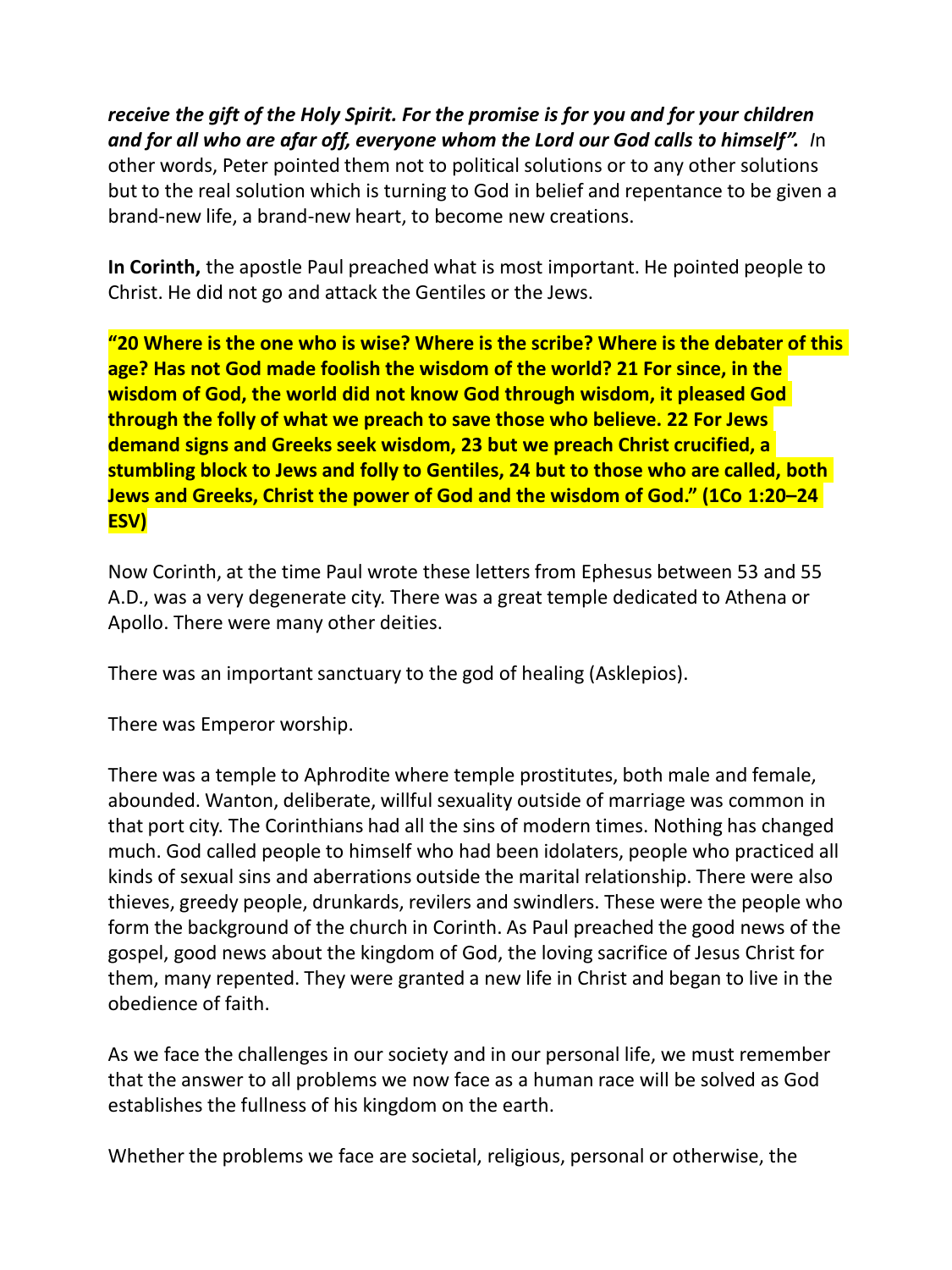answer is found in Jesus Christ who was sent by the God the Father to rescue us from the darkness we were in.

We are now ambassadors of Jesus Christ to this world. God's desire is that all will come to repentance and that none will perish. We have been called to proclaim this message by our words and by our behaviours. The main way that people will hear about the kingdom of God now is through people who teach others about the beauty and the superiority of God's kingdom. It is through people who live faithfully, *"9 who confess with their mouth that Jesus is Lord and believe in their heart that God raised him from the dead, will be saved. 10 For with the heart one believes and is justified, and with the mouth one confesses and is saved. 11 For the Scripture says, "Everyone who believes in him will not be put to shame."" (Ro 10:9-11 paraphrase)*

As we face these challenges, we are called not to leave this world. We are called to live in the world but not be of this world meaning that our allegiance is not to the kingdom of this world but to the kingdom of God. Our high calling is to respond and participate in the work that Jesus Christ, the King of kings, the Lord of lords is doing on the earth through the Holy Spirit.

The disciples on the boat were very afraid. Because they were going through a storm, they thought Jesus did not care. They said to him, "Teacher, do you not care that we are perishing".

Humanly speaking, when we are threatened, we fear. The disciples feared for their lives. The dangers was real for them. The wind was strong and the waves were breaking into their boat. Actually, the Bible tells us that the boat was already filling with water. Through all of this, Jesus was sleeping because he was very tired.

When he awoke, he rebuked the wind and commanded the sea to be calm and to be still. Immediately, there was a great calm.

**He asked them a very pointed to question as he asked them whether or not they had faith.** They were struck with fear and seized with great alarm.

I imagine they had fear because of the big storm they were in. They were also greatly startled because Jesus calmed the sea and the wind with his word. They wondered who was this man!

Fear is the enemy of faith. Whatever situation we are in, as believers united to Christ, God is always with us. In fact, through the Holy Spirit, Jesus is living in us. Since God is